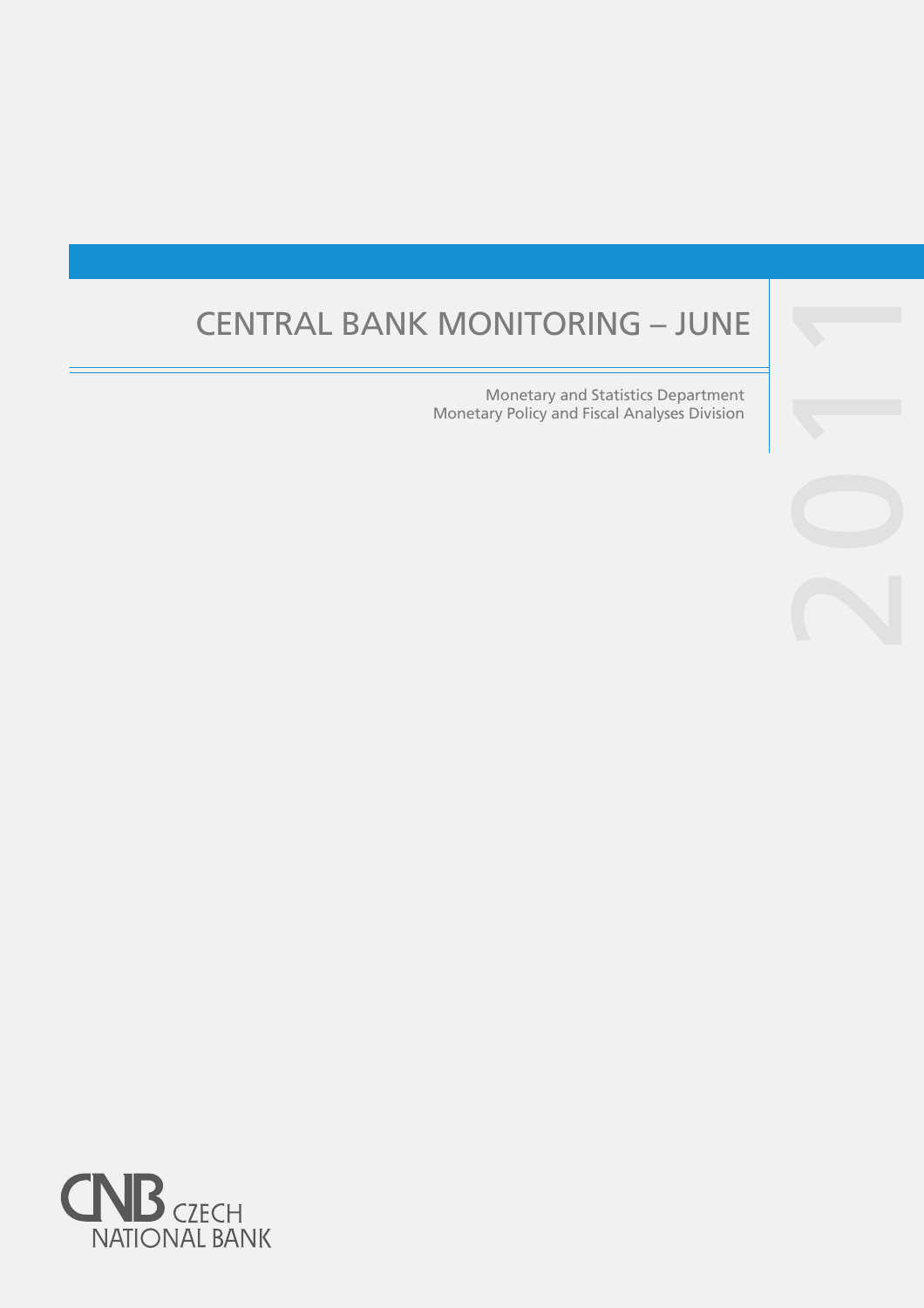#### **In this issue**

*The global economic recovery is continuing, albeit at a slow rate. The debt crisis in Europe is entering a new phase. Discussions are going on at the EU, ECB and IMF level regarding the options for further financing the Greek debt and other methods of resolving this issue,*  including debt reprofiling. Growth in commodity and energy prices in the previous quarter *caused inflation to rise in the economies under review. The ECB meeting in April brought the first increase in key interest rates in the euro area, but the following months saw no changes. Monetary policy was tightened further in Poland, Sweden and Norway. The remaining central banks under review left their key rates unchanged. The cycle of monetary policy tightening by major central banks outside continental Europe (Fed, BoE) will probably not start in the next quarter. In* Spotlight *we take a look at monetary policy communication. Our selected speech presents the views of the former Bundesbank Governor Axel Weber on challenges for monetary policy in EMU.*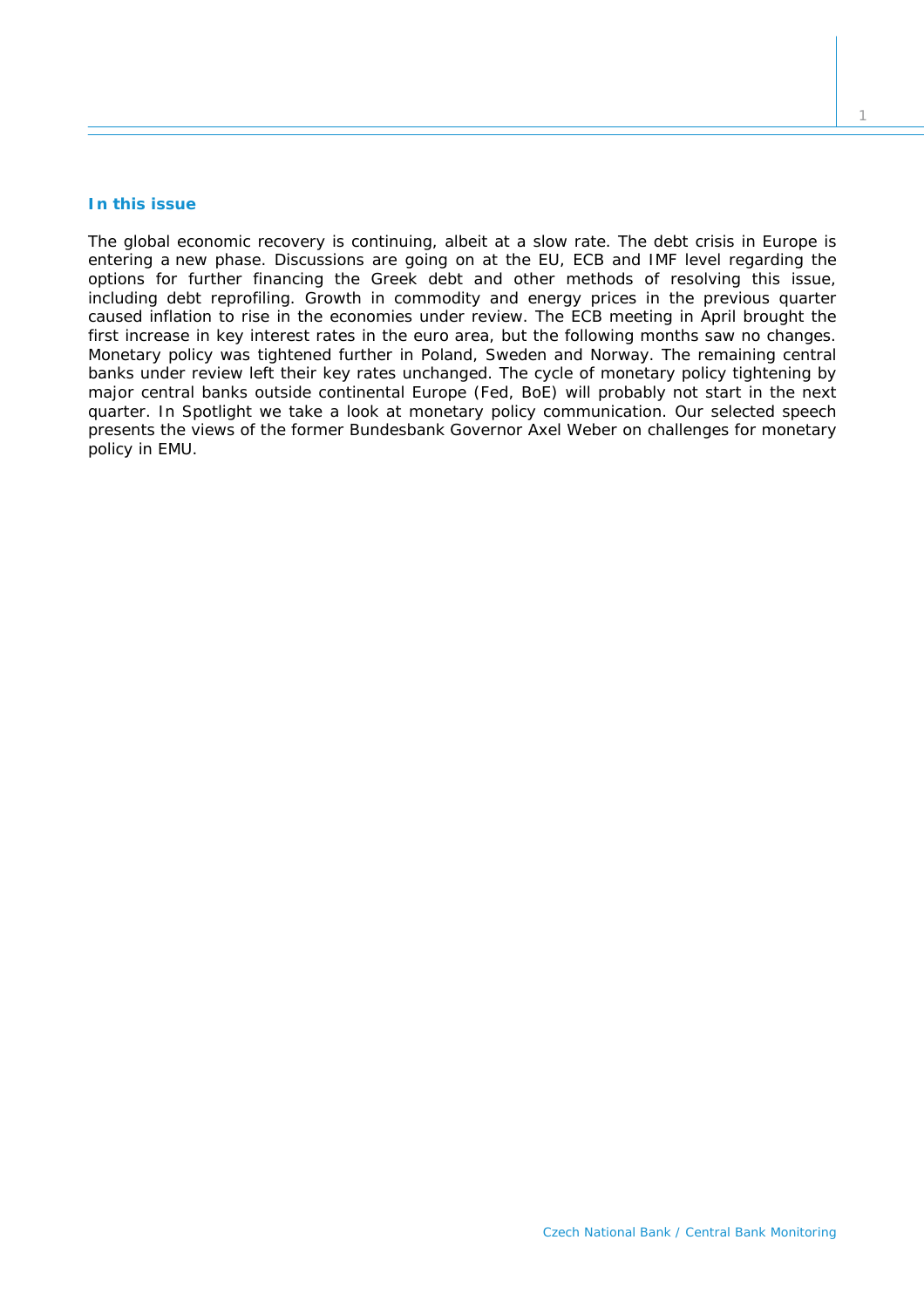# **1. LATEST MONETARY POLICY DEVELOPMENTS AT SELECTED CENTRAL BANKS**

#### **KEY CENTRAL BANKS OF EURO-ATLANTIC AREA**

|                                                                                                                                                               | Euro area (ECB)                                 | USA (Fed)                            | <b>United Kingdom (BoE)</b>                                                       |  |  |
|---------------------------------------------------------------------------------------------------------------------------------------------------------------|-------------------------------------------------|--------------------------------------|-----------------------------------------------------------------------------------|--|--|
| <b>Inflation target</b>                                                                                                                                       | $< 2\%$ <sup>1</sup>                            | n.a.                                 | 2%                                                                                |  |  |
| MP meetings<br>(rate changes)                                                                                                                                 | 7 Apr $(+0.25)$<br>5 May (0.00)<br>9 Jun (0.00) | 15 Mar (0.00)<br>26-27 Apr (0.00)    | $9-10$ Mar $(0.00)$<br>$6-7$ Apr $(0.00)$<br>$4-5$ May $(0.00)$<br>8-9 Jun (0.00) |  |  |
| <b>Current basic rate</b>                                                                                                                                     | 1.25%                                           | $0 - 0.25%$                          | 0.50%                                                                             |  |  |
| Latest inflation                                                                                                                                              | 2.7% (May 2011) <sup>2</sup>                    | 3.2% (Apr 2011)                      | 4.5% (Apr 2011)                                                                   |  |  |
| <b>Expected MP meetings</b>                                                                                                                                   | 7 Jul<br>4 Aug<br>8 Sep                         | $21-22$ Jun<br>9 Aug                 | $6-7$ Jul<br>$3-4$ Aug<br>$7-8$ Sep                                               |  |  |
| Other expected events                                                                                                                                         | 8 Sep: publication of<br>forecast               | 27 Jul: publication of<br>Beige Book | 10 Aug: publication of<br><b>Inflation Report</b>                                 |  |  |
| Expected rate movements <sup>3</sup>                                                                                                                          |                                                 | $\rightarrow$                        | $\rightarrow$                                                                     |  |  |
| ECB definition of price stability; $^2$ flash estimate; $^3$ direction of expected change in rates in coming quarter taken<br>from Consensus Forecast survey. |                                                 |                                      |                                                                                   |  |  |



The **ECB** assessed the risks to inflation as being slightly on the upside in April and raised its key monetary policy rate by 0.25 percentage point. This took the rate back above the 1.00% level for the first time in two years. However, the rate corridor was left narrower than before the crisis, at  $\pm 0.75$  percentage point. No changes were made to the monetary policy settings at the subsequent meetings in May and June. Refinancing operations will continue to be conducted as fixed rate tender procedures with full allotment at least until October.

The **Fed** left its key rate unchanged and continued its quantitative easing (QE2), which, however, should be discontinued in June. Economic activity has been rising modestly in recent months and labour market conditions are gradually improving. Headline inflation was pushed up by large increases in food and energy prices, while core inflation remained subdued. Longterm inflation expectations remain stable.

The **BoE** left its monetary policy rate unchanged at 0.50% in this quarter and maintained its stock of debt security purchases at £200 billion. Inflation is still high owing to global price pressures and increases in VAT. The BoE expects inflation to reach 5% by the end of this year, but to decrease next year. While there is a risk that upside factors will persist, uncertainty over the evolution of the still weak domestic demand is acting in the opposite direction. Three MPC members out of nine voted to increase rates at the May meeting, with one member even favouring an increase of 0.50 percentage point.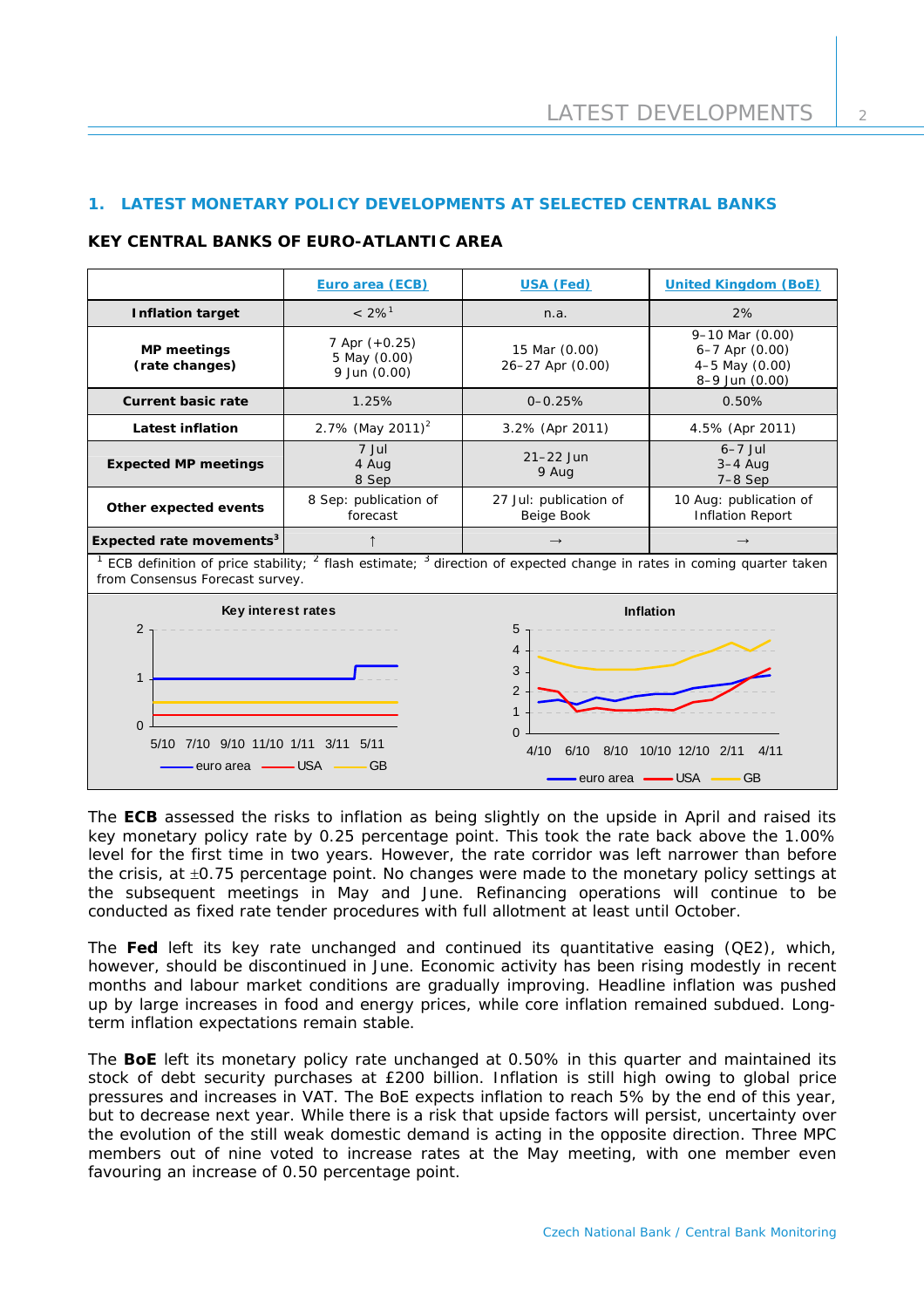|                                                                                                                                                                                                                                                                                                                              | <b>Sweden (Riksbank)</b>                        | <b>Hungary (MNB)</b>                                    | Poland (NBP)                                              |  |  |
|------------------------------------------------------------------------------------------------------------------------------------------------------------------------------------------------------------------------------------------------------------------------------------------------------------------------------|-------------------------------------------------|---------------------------------------------------------|-----------------------------------------------------------|--|--|
| <b>Inflation target</b>                                                                                                                                                                                                                                                                                                      | 2%                                              | 3%                                                      | 2.5%                                                      |  |  |
| <b>MP</b> meetings<br>19 April 2011 (+0.25)<br>(rate changes)                                                                                                                                                                                                                                                                |                                                 | 28 Mar (0.00)<br>18 Apr (0.00)<br>16 May (0.00)         | 4-5 Apr $(+0.25)$<br>10-11 May (+0.25)<br>7-8 Jun (+0.25) |  |  |
| Current basic rate                                                                                                                                                                                                                                                                                                           | 1.75%                                           | 6.00%                                                   | 4.25%                                                     |  |  |
| <b>Latest inflation</b>                                                                                                                                                                                                                                                                                                      | 3.3% (Apr 2011)                                 | 4.7% (Apr 2011)                                         | 4.5% (Apr 2011)                                           |  |  |
| <b>Expected MP meetings</b>                                                                                                                                                                                                                                                                                                  | 5 Jul<br>7 Sep                                  | $20$ Jun<br>18 Jul                                      | $5-6$ Jul<br>23 Aug<br>$5-6$ Sep                          |  |  |
| Other expected events                                                                                                                                                                                                                                                                                                        | 5 Jul: publication of<br>Monetary Policy Report | 22 Jul: publication of<br>Quarterly Report on Inflation | 6 Sep: publication of<br><b>Inflation Report</b>          |  |  |
| Expected rate movements <sup>1</sup><br>$\uparrow$                                                                                                                                                                                                                                                                           |                                                 | $\rightarrow$                                           | $\rightarrow$                                             |  |  |
| <sup>1</sup> Direction of expected change in rates in coming quarter taken from Consensus Forecast survey.                                                                                                                                                                                                                   |                                                 |                                                         |                                                           |  |  |
| Key interest rates<br><b>Inflation</b><br>8<br>8<br>6<br>6<br>$\overline{4}$<br>4<br>$\overline{2}$<br>2<br>$\overline{0}$<br>$\Omega$<br>8/10<br>2/11<br>4/11<br>4/10<br>6/10<br>10/10 12/10<br>10/10 12/10 2/11<br>6/11<br>6/10<br>4/11<br>8/10<br><b>SWE</b><br>– HUN<br><b>POL</b><br>$-SWE$<br><b>HUN</b><br><b>POL</b> |                                                 |                                                         |                                                           |  |  |

# **Selected central banks of inflation-targeting EU countries**

The **Riksbank** raised its key interest rate by 0.25 percentage point to 1.75% last quarter. The Swedish economy is continuing to grow strongly, supported by exports and domestic demand. Although current inflationary pressures are low, the Riksbank expects them to increase as economic activity in Sweden strengthens. The overall inflation rate is relatively high at present owing to rising commodity and energy prices. To stabilise inflation close to the target and to prevent the economy from overheating, the Riksbank decided to continue raising the repo rate.

The **MNB** left its key rates unchanged in the previous period. It expects domestic economic growth to improve in the next six months, although the level of economic activity will remain below potential output. The inflation rate will stay above the inflation target in the near future due to pronounced domestic cost shocks but should fall back to the inflation target by the end of this year even without a monetary policy tightening.

At its meetings in April, May and June, the **NBP** increased its key interest rates each time by 0.25 percentage point to 4.50% owing to an expected rise in inflation and wage pressures associated with relatively dynamic economic growth, which is being accompanied by falling unemployment. Inflation was 4.5% in April due to faster growth in prices of food, energy and other categories of goods and services. As a result, core inflation rose further. Inflation expectations are also relatively high.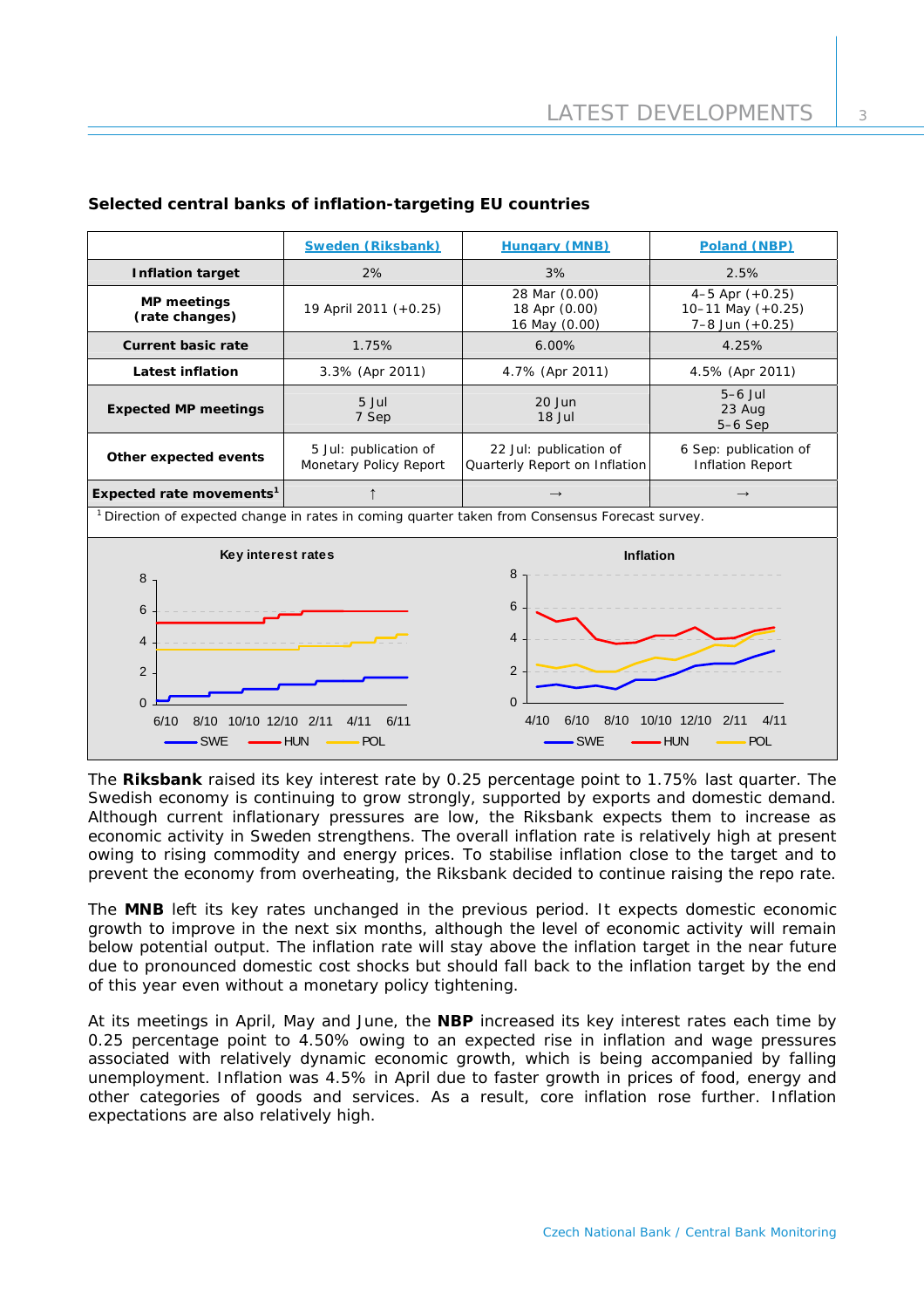|                                                                                                                                                                                                                                                                                                            | Norway (NB)                                      | <b>Switzerland (SNB)</b>                         | <b>New Zealand (RBNZ)</b>                           |  |  |
|------------------------------------------------------------------------------------------------------------------------------------------------------------------------------------------------------------------------------------------------------------------------------------------------------------|--------------------------------------------------|--------------------------------------------------|-----------------------------------------------------|--|--|
| <b>Inflation target</b>                                                                                                                                                                                                                                                                                    | 2.5%                                             | $< 2\%$                                          | $2%^{1}$                                            |  |  |
| <b>MP</b> meetings<br>(rate changes)                                                                                                                                                                                                                                                                       | 16 Mar (0.00)<br>12 May (+0.25)                  |                                                  | 10 Mar (-0.50)<br>28 Apr (0.00)<br>9 Jun (0.00)     |  |  |
| <b>Current basic rate</b>                                                                                                                                                                                                                                                                                  | 2.25%                                            | $0 - 0.75%$ <sup>2</sup>                         | 2.50%                                               |  |  |
| 1.3% (April2011)<br><b>Latest inflation</b>                                                                                                                                                                                                                                                                |                                                  | 0.3% (April 2011)                                | 4.5% (2011 Q1)                                      |  |  |
| <b>Expected MP meetings</b>                                                                                                                                                                                                                                                                                | $22$ Jun<br>$16$ Jun<br>10 Aug                   |                                                  | $28$ Jul                                            |  |  |
| Other expected events                                                                                                                                                                                                                                                                                      | 22 Jun: publication of<br>Monetary Policy Report | 16 Jun: publication of<br>Monetary Policy Report | 15 Sep: publication of<br>Monetary Policy Statement |  |  |
| Expected rate movements <sup>3</sup>                                                                                                                                                                                                                                                                       |                                                  |                                                  | $\rightarrow$                                       |  |  |
| <sup>1</sup> Centre of 1-3% target band; <sup>2</sup> chart displays centre of band; $3$ direction of expected change in rates in coming<br>quarter taken from Consensus Forecast survey or, in the case of New Zealand, from RBNZ survey.                                                                 |                                                  |                                                  |                                                     |  |  |
| Key interest rates                                                                                                                                                                                                                                                                                         |                                                  | <b>Inflation</b>                                 |                                                     |  |  |
| 4<br>5<br>4<br>3<br>3<br>$\overline{2}$<br>$\overline{2}$<br>$\mathbf 1$<br>$\mathbf 1$<br>$\Omega$<br>$\Omega$<br>11/10 1/11<br>3/11<br>5/10<br>9/10<br>5/11<br>7/10<br>10/10 12/10 2/11<br>4/10<br>6/10<br>8/10<br>4/11<br><b>NOR</b><br><b>CHE</b><br><b>NZL</b><br>$-$ CHE<br><b>NZL</b><br><b>NOR</b> |                                                  |                                                  |                                                     |  |  |

## **Other selected inflation-targeting countries**

The **Norges Bank (NB)** raised its monetary policy rate by 0.25 percentage point to 2.25% in May. The Norwegian economy is still benefiting from rising economic activity in its trading partner countries and from high prices of energy commodities on world markets. So far, the low interest rate level has not yet triggered an increase in household borrowing, but house prices have risen. The NB's forecast does not expect any significant rise in wages in 2011, but unemployment has recently been lower than expected.

The **SNB** left the target range for the interest rate (LIBOR on CHF-denominated deposits) unchanged at 0.00–0.75% and is keeping the LIBOR rates within the lower part of this range, i.e. at roughly 0.25% on average for the quarter. The Swiss economy recorded unexpectedly fast growth again in 2010 Q4, despite the strong Swiss franc. The SNB forecast currently expects economic growth of around 2% for 2011. Based on its forecast the SNB assumes a slight rise in inflation for 2011 due to high oil prices and dynamic domestic growth. Average inflation is expected to amount to 0.8% for 2011, 1.1% for 2012 and 2.0% for 2013.

The **RBNZ** reacted in March to the effect of the earthquake by lowering its key interest rate by 0.50 percentage point to 2.50%. At the meetings in April and June it left rates unchanged. Although some signs of recovery can be seen, economic growth will be dampened by high household debt and continued fiscal consolidation. Headline inflation is being affected by increases in indirect taxes and food and energy prices, and inflation expectations have edged up as well. Despite this, core inflation remains low. However, the RBNZ expects it to rise gradually in the future and foresees a gradual increase in rates over the next two years.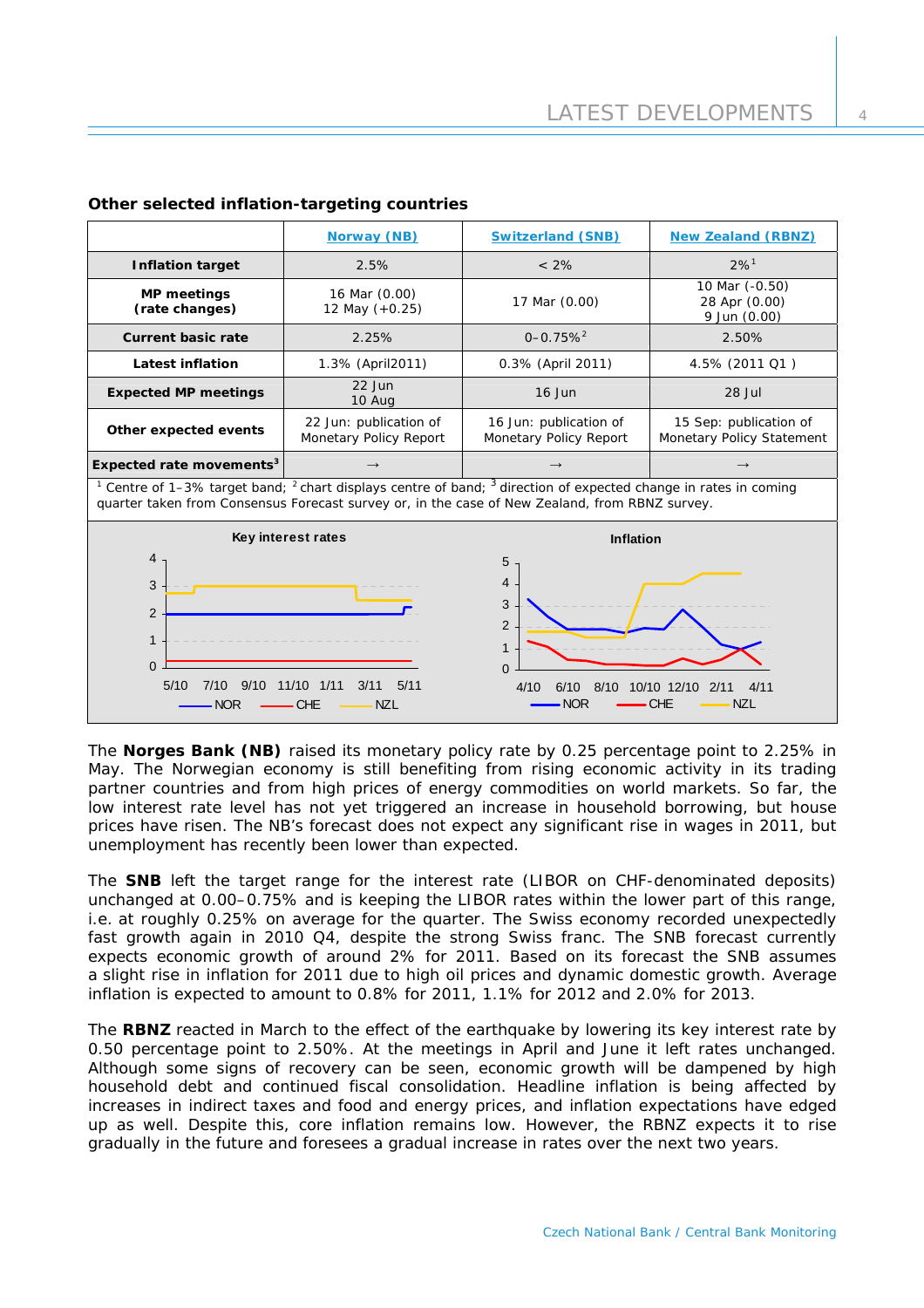## **2. NEWS**

## **[G7 countries intervene in exchange markets following catastrophe in Japan](http://www.ecb.europa.eu/press/pr/date/2011/html/pr110318.en.html)**

Japan agreed on concerted intervention with the other G7 countries (the UK, France, Italy, Canada, Germany and the USA) after it was faced, in addition to the consequences of the catastrophic earthquake and tsunami, with a rapid appreciation of the yen. These countries intervened in exchange markets on 18 March in order to reduce the increased volatility and stop the yen appreciating further and thereby help to restore economic and financial stability. In addition, since April the [Central Bank of Japan](http://www.boj.or.jp/en/announcements/release_2011/rel110428a.pdf) has been providing special loans totalling JPY 1 trillion to financial institutions affected by the earthquake.

# **[Central Bank of Ireland publishes planned financial measures...](http://www.financialregulator.ie/industry-sectors/credit-institutions/Documents/The%20Financial%20Measures%20Programme%20Report.pdf)**

At the end of March the Central Bank of Ireland presented a package of banking sector stabilisation measures approved under an agreement with the European Commission, the ECB and the IMF. Capital requirements and deleveraging plans, including numerous target ratios, have been set for specific banks on the basis of loan loss estimates and stress test results. Banks will be required to sell assets in a controlled manner between 2011 and 2013.

## **[...ECB suspends requirement to assess rating of Irish government bonds...](http://www.ecb.europa.eu/press/pr/date/2011/html/pr110331_2.en.html)**

At the same time the ECB decided to suspend the application of the minimum credit rating threshold in the collateral eligibility requirements for the purposes of the Eurosystem's credit operations in the case of debt instruments issued or guaranteed by the Irish government. The suspension applies to all outstanding and new marketable debt instruments. It will be maintained until further notice.

# **[...and Irish economic programme is reviewed by international institutions](http://www.ecb.europa.eu/press/pr/date/2011/html/pr110415.en.html)**

Representatives of the European Commission, the ECB and the IMF visited Dublin in the first half of April to review the economic programme that the new Irish government took over in March and pledged to continue implementing. The delegation welcomed Ireland's efforts so far, praising in particular its proposed banking system reforms and emphasising the need to ensure sustainability of public finances. Structural reforms, which should foster higher employment, were also assessed positively.

## **[Financial assistance for Portugal](http://ec.europa.eu/economy_finance/eu_borrower/portugal/index_en.htm)**

Financial aid conditions were agreed in May between Portugal and the European Commission, the ECB and the IMF. If the programme requirements – including structural reforms, fiscal consolidation and financial sector recapitalisation and deleveraging – are fulfilled, the country will be granted a loan totalling €78 billion. The programme will be financed by the IMF, the EFSM and the EFSF (€26 billion for each).

#### **[Fed to hold press briefings following monetary policy decisions](http://www.federalreserve.gov/newsevents/press/monetary/20110324a.htm)**

Fed Chairman Ben S. Bernanke will hold press briefings four times per year – following selected monetary policy meetings – to present the FOMC's current economic projections and to provide additional context for its monetary policy decisions. The introduction of regular press briefings is intended to enhance the clarity and timeliness of the Fed's monetary policy communication. Monetary policy communication is covered in more detail in *Spotlight* in this issue of *Monitoring* (see also the following news item).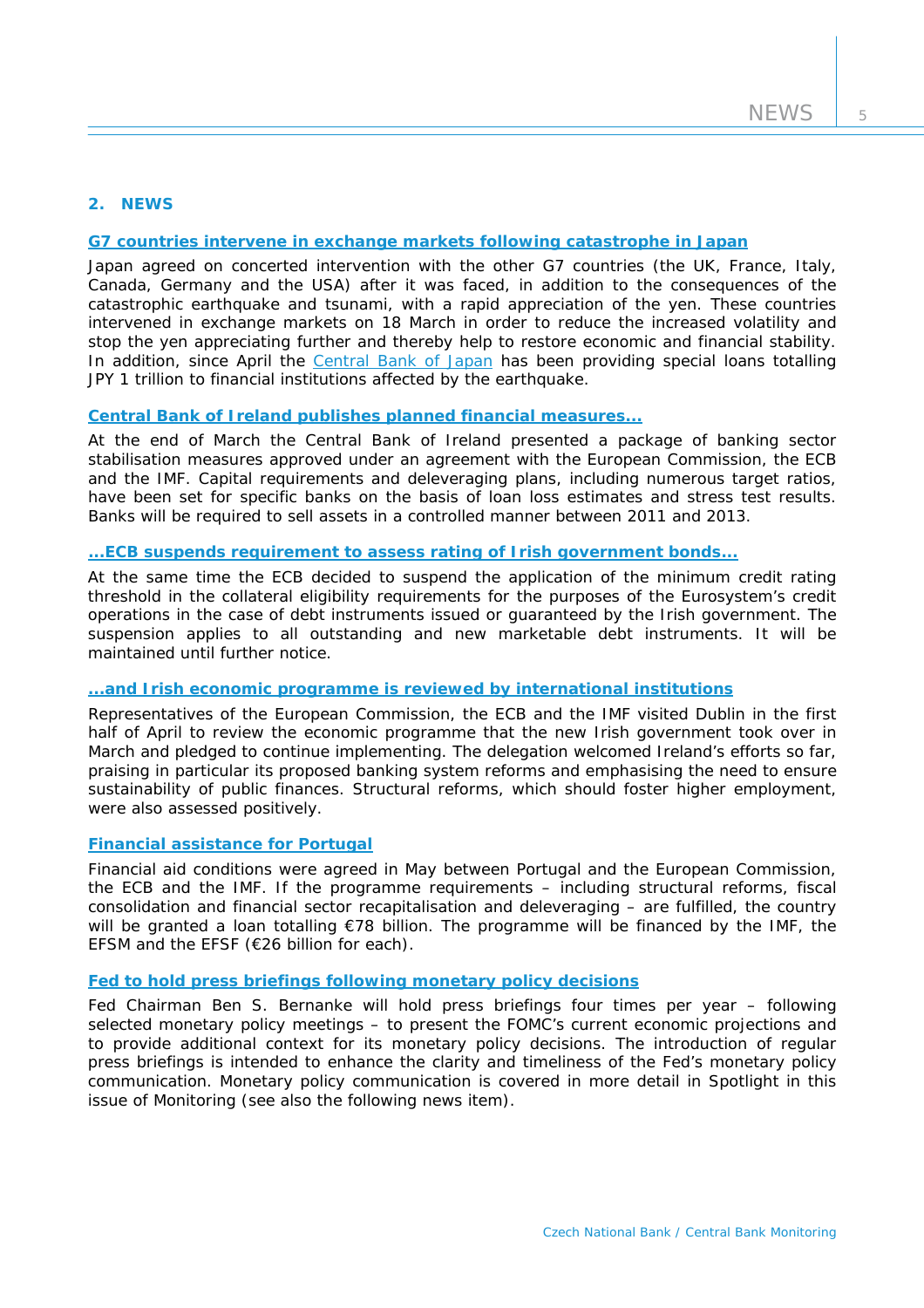6

## **[Magyar Nemzeti Bank has new projection model](http://english.mnb.hu/Root/ENMNB/Sajtoszoba/online/mnben_pressreleases/mnben_pressreleases_2011/mnben_kozlemeny_20110322)**

The MNB introduced a new projection model in 2011 Q1. Whereas its previous projections were based on an assumption of a constant monetary policy rate and exchange rate, the new model treats these variables as endogenous. The interest rate path is therefore the key output of the projection, although the MNB has decided not to publish it. The MNB will, however, provide verbal comments on the expected direction of interest rates.

#### **[Central banks of New Zealand and China announce currency swap facility](http://www.rbnz.govt.nz/news/2011/4372182.html)**

The RBNZ and the People's Bank of China (PBOC) agreed on a swap line worth RMB 25 billion (NZD 5 billion), which the RBNZ can use in situations where New Zealand's businesses do not have access to renminbi. Although there is no need to use the facility right now, both sides consider it useful in the event of market disruption. The facility has a three-year maturity and may be extended. The introduction of the swap line follows on from actions by the PBOC to facilitate the settlement of transactions with Chinese firms in RMB. Similar arrangements have been established in previous years with the central banks of other countries (see for example [Singapore](http://www.mas.gov.sg/news_room/press_releases/2010/MAS_and_PBC_bilateral_currency_swap.html), [Iceland](http://www.sedlabanki.is/?PageID=287&NewsID=2497), [Hong Kong](http://www.info.gov.hk/hkma/eng/press/index.htm) and [Malaysia](http://www.bnm.gov.my/index.php?ch=8&pg=14&ac=1763)).

# **[Central Bank of Iceland buys Icelandic krónur in auction](http://www.sedlabanki.is/?PageID=287&NewsID=2835)**

The Central Bank of Iceland started Phase I of its March [capital account liberalisation strategy](http://www.sedlabanki.is/lisalib/getfile.aspx?itemid=8673) and invited selected economic agents to submit offers to sell Icelandic krónur in return for payment in euros. It offered to purchase a total of ISK 15 billion. The auction is the first step in the removal of restrictions on movement of capital introduced after the collapse of the Icelandic banking sector in autumn 2008. Concurrent with the auction, króna-denominated Treasury bonds maturing before end-May 2013 are being bought back.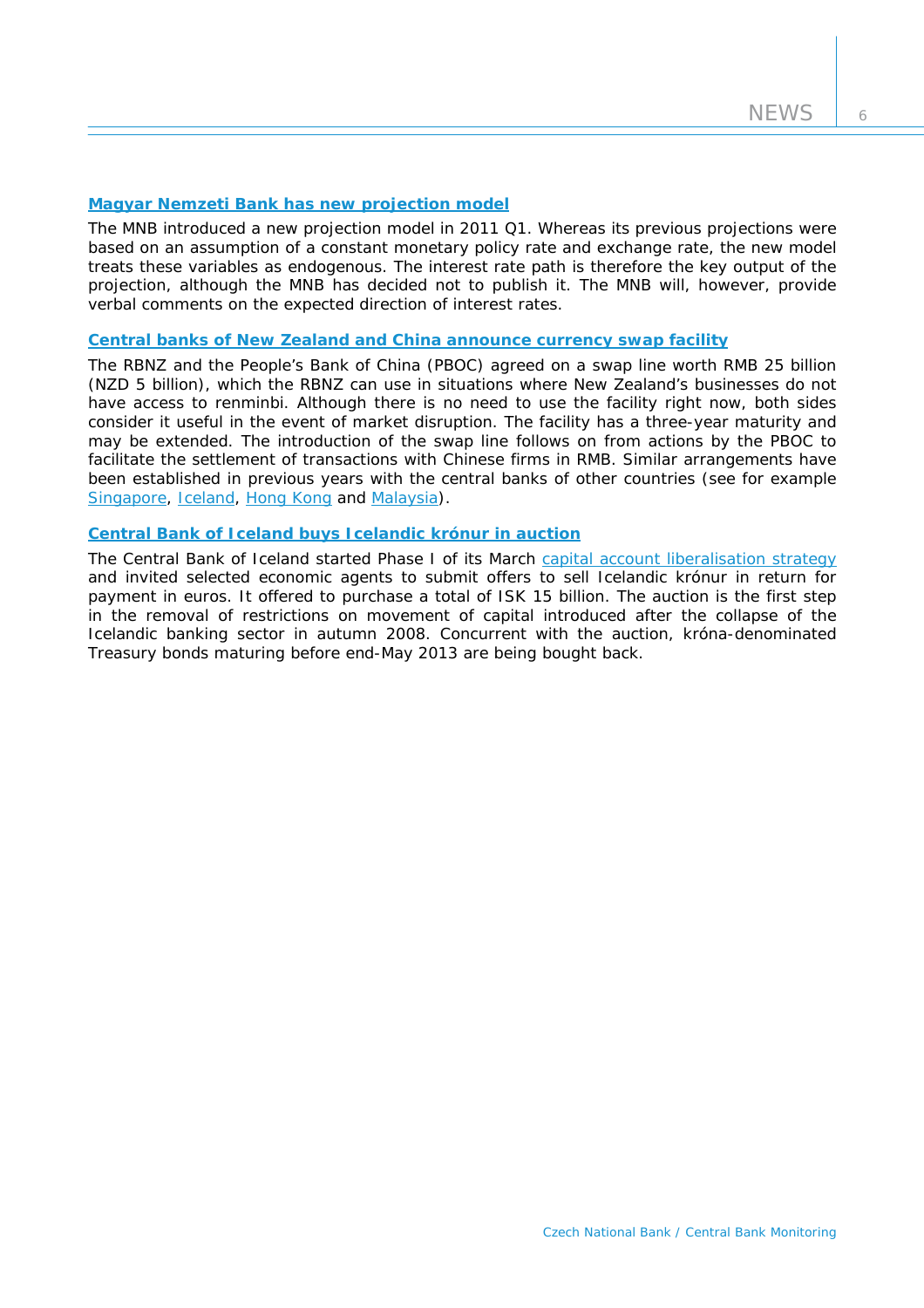## **3. SPOTLIGHT: CENTRAL BANK COMMUNICATION**

*The newly introduced Fed press conferences following interest rate decisions are a further step towards greater US monetary policy transparency. However, the Fed is no pioneer in this respect, as many central banks have long regarded press conferences, public statements and discussions with journalists as a matter of course. This move by the Fed can therefore be seen as a reflection of the long-running trend towards greater central bank openness and transparency, a trend that is described in this article.*

The keywords of modern monetary policy are transparency, accountability and credibility. These values can only be achieved through effective – i.e. open and comprehensible – communication. Central bank independence is an important incentive for increased transparency. Such independence must be accompanied by a high degree of public accountability and by explanation of decisions and the reasons for them. Transparency helps market participants to understand monetary policy, making it more credible and effective. A credible central bank can steer the economy by "merely" communicating its intentions.

However, monetary policy transparency does not have a long history. As recently as the early 1990s, central bank decision-making was shrouded in a veil of secrecy. The Reserve Bank of New Zealand and the Bank of England were among the first central banks to bring in greater transparency. Since then, the level of monetary policy communication has developed significantly and the transparency of central banks around the world has increased greatly.

Effective communication has two main roles in monetary policy. First, it helps anchor longterm inflation expectations, and second, it reduces financial market volatility. Central banks can directly influence only very short-term interest rates, which are not themselves very important for economic agents' decisions. Rates with longer maturities, which are affected among other things by expectations about short-term rates, and thus by central bank communication, are of key importance for the transmission of monetary policy to the economy.

Communication as a means of influencing private sector expectations is extremely important at time of increased uncertainty. During the recent global financial and economic crisis, it was necessary in order to properly explain the use of unconventional instruments and above all to help restore the private sector's confidence in the economy and in the functioning of the markets. In an extreme scenario where monetary policy rates are nearing zero, communication is probably the most important monetary policy instrument.

Transparency is especially crucial in the inflation targeting regime, which is based on a publicly specified inflation target. Regular communication of the forecast, of the economic factors that speak in favour of leaving rates unchanged or of changing them, and of the risks going forward is an integral part of this regime. As monetary policy decisions pass through to inflation with a lag, policy must be forward-looking. This principle may not be easy for the public to understand, so it must be stressed repeatedly. Ex post assessment of deviations of inflation from the target and their causes is also crucial for central bank credibility.

## **Communication strategy**

In order for communication to be effective, the different target groups must be addressed in specific ways through different communication channels. The messages sent out should not curb the room for future action. Communication should be directed at all market participants at the same moment in time. To prevent market distortion, nobody should be given preferential and/or earlier access to information. Transparency means more than just provision of information (information openness). Information must be communicated and structured in such a way that the public can understand it. Too much detail can be indigestible and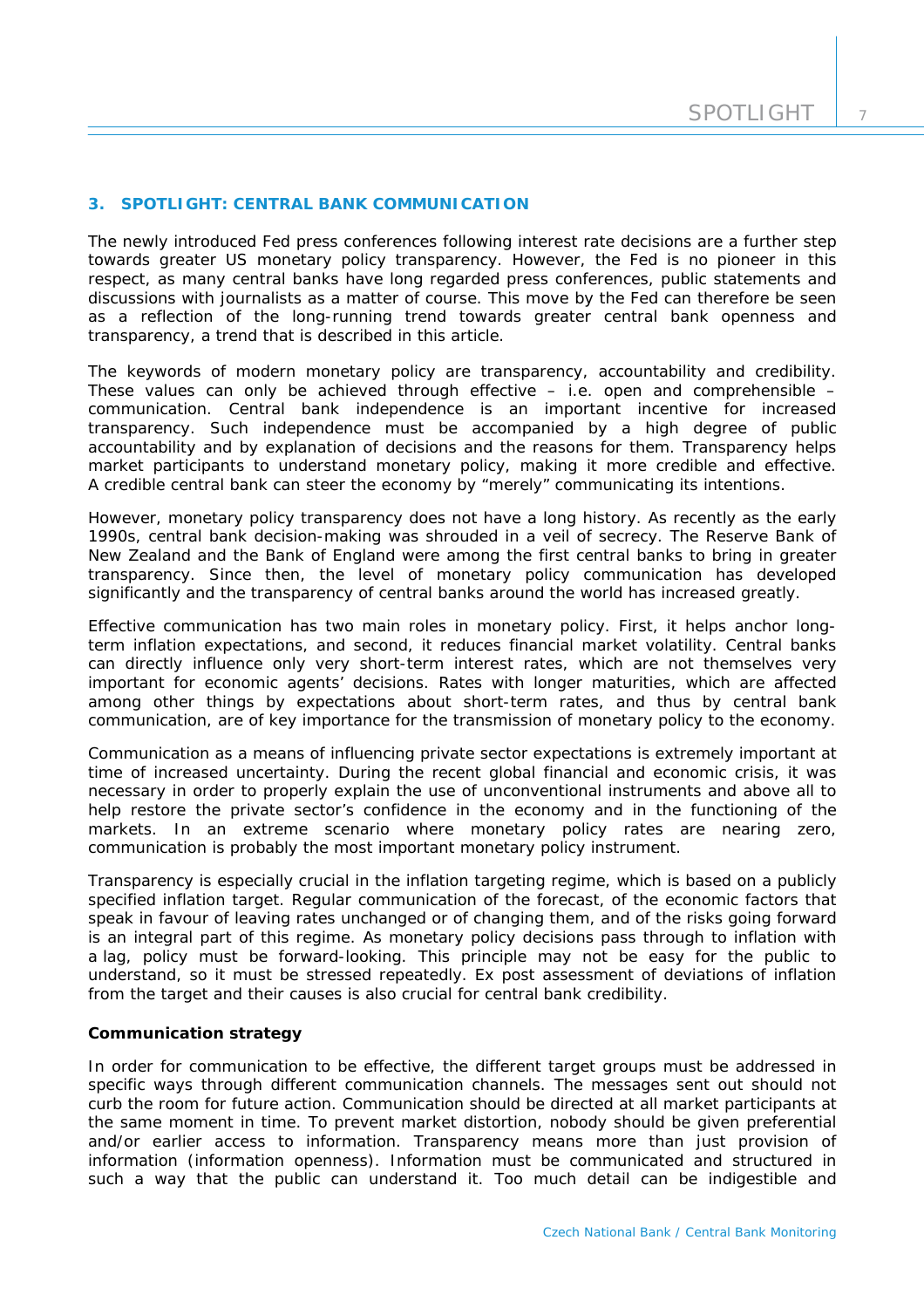counterproductive. Moreover, an overly dominant information position of the central bank may "crowd out" independent opinions in the private sector.

The primary long-term framework for communication with financial markets is the public announcement of targets and policy strategy. For example, the announcement of the inflation target upon switching to inflation targeting may itself significantly shape inflation expectations if this step is taken in a credible way and accepted by the markets. A quantitative target helps market participants to anchor their expectations. Even the ECB, which does not call its monetary policy inflation targeting, defines price stability in numerical terms. The Fed has a different strategy with two statutory objectives, namely price stability and full employment, but neither of these is quantified.

In addition to communication of future inflation, information about other economic indicators describing the real economy, the labour market and so on is important. It is normal these days for central banks to disclose forecasts for all these indicators, to hold press conferences after their policy meetings, and to publish the minutes of those meetings, often supplemented with information on how the individual monetary policy committee members voted. However, differences also exist. The Bank of England holds press conferences not after meetings on rate changes, but only upon publication of its Inflation Report. Neither the ECB nor the RBNZ provides minutes of meetings. Most central banks apply certain restrictions on communication (communication embargoes), especially before policy meetings, but also for some time following them when such communication could increase market volatility.

The transition of many central banks, such as the RBNZ, Riksbank, Norges Bank and the CNB, to an "unconditional" forecast (the endogenous interest rate path consistent with the forecast) was a new challenge (not only) for communication. Hungary's MNB is a newcomer to this area, having introduced endogenous interest rates in 2011. Unlike the aforementioned central banks, however, the MNB does not currently publish its interest rate forecast and limits itself to a verbal description of the likely future path of interest rates, as was similarly the case of the CNB until 2007.

The main argument against publishing interest rate forecasts is that private entities might mistakenly view the rate outlook as a central bank commitment to achieving the forecasted rates. Experience has shown, however, that this risk can be minimised by appropriate communication. Opinions in favour of this step, moreover, say that it entails a high degree of transparency, having a significant impact on market expectations and helping the market to anticipate monetary policy decisions.

Central banks are also wary about publishing exchange rate projections. The RBNZ pioneered publication of the exchange rate path. It publishes an index of main trading partner currencies (the WTI), i.e. a nominal effective exchange rate. Other central banks (e.g. the BoE, Riksbank and Norges Bank) also publish effective exchange rate forecasts. The CNB is the only central bank in the world to publish a nominal exchange rate of the domestic currency against one specific currency, the euro. (Colombia's central bank started to publish a nominal exchange rate path in 2003 but abandoned this practice a year later.)

Last but not least, it is important who communicates monetary policy decisions. In many central banks the individual monetary policy committee members vote on interest rates. This means that their communication is not always unified before or after the meeting. At the Norges Bank and the ECB, on the other hand, decisions are made by consensus, so it is understandable that these central banks do not publish voting information. The same goes for the RBNZ, where formally only the governor decides and the board has an advisory function. Although the literature mentions the "cacophony problem", i.e. the risk that multiple different opinions of the board members will confuse the public, decision-making by voting is the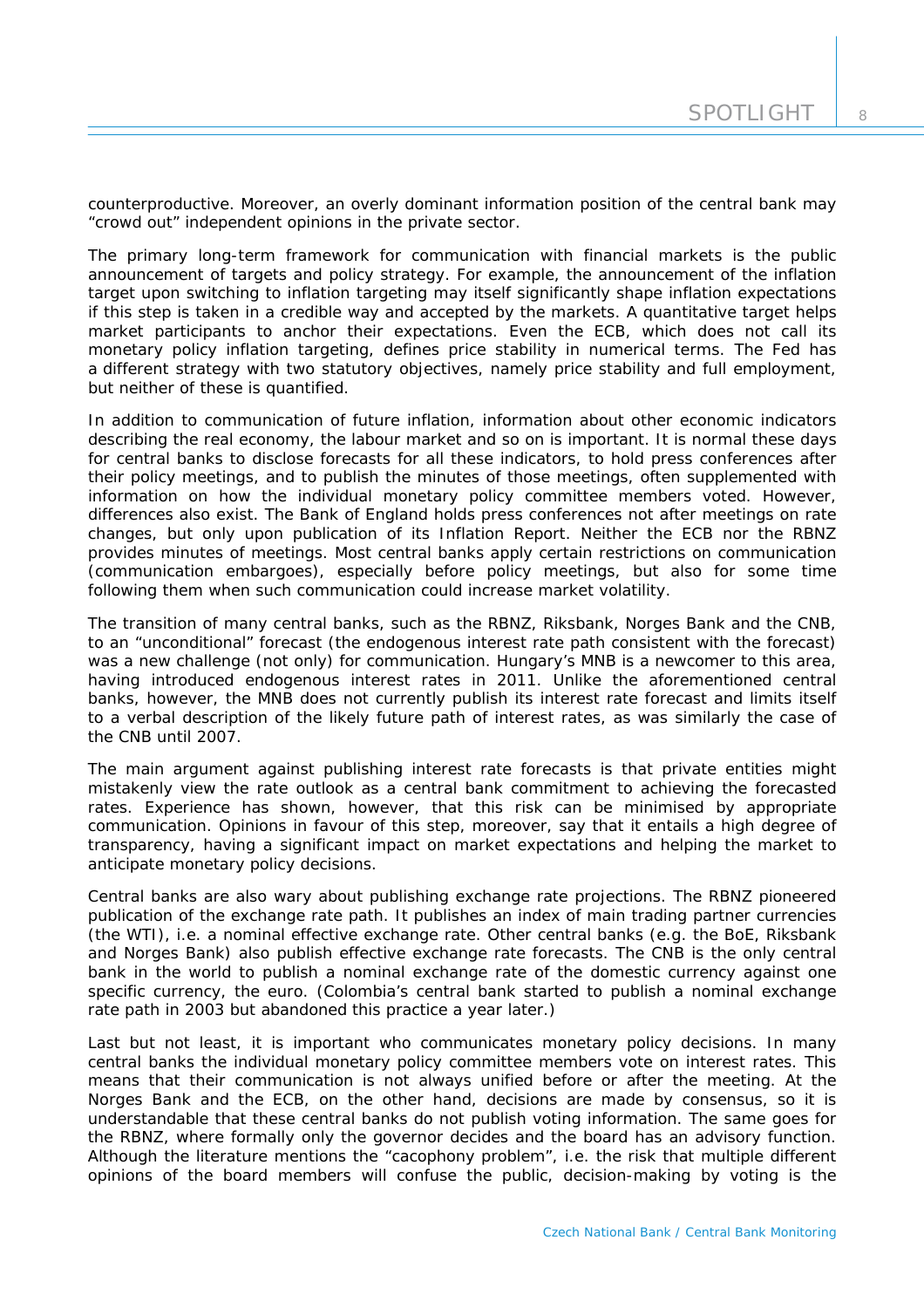dominant practice. An increasing number of banks are also publishing the minutes of their meetings, voting ratios or even attributed voting records (the Sveriges Riksbank even details the arguments of individual board members). In 2010, the Bank of Mexico and the Bank of Thailand started to publish minutes and the latter also started to disclose the ratio of the votes cast. The CNB started disclosing voting ratios in 2000 and attributed voting records in 2008.

# **Not only financial markets**

The previous paragraphs focused on communication mainly with the financial markets and financial professionals. However, central banks also communicate in the monetary policy area with international institutions and other central banks and usually also make representations to parliamentary committees.

Central bank communication with the public is also important. It has two main objectives, accountability and effectiveness. The effect on inflation expectations and hence on wage bargaining is also important. Unlike analysts, who look up the central bank's communications themselves and carefully monitor them, the public usually has to be addressed actively. Besides publishing articles in the press and appearing in the media, central bankers organise open days. Many central banks organise exhibitions and lectures for the public. In recent years emphasis has also been placed on educating the public. This has included creating educational programmes for children and distributing educational games. [The ECB,](http://www.ecb.int/ecb/educational/html/index.en.html) [the Fed](http://www.federalreserveeducation.org/) and [the BoE](http://www.bankofengland.co.uk/education/index.htm), as well as smaller central banks such as the [Bank of Finland,](http://www.rahamuseo.fi/en/multimediat_ja_oppimateriaalit_rahapolitiikkapeli.html) are particularly active in this area.

|                                                                                                                                  | Press conference<br>following<br>MP meeting  | Minutes of<br>MP meeting   | Publication of voting<br>information | Publication of<br>interest rate<br>forecast | Publication of<br>exchange rate<br>forecast |  |
|----------------------------------------------------------------------------------------------------------------------------------|----------------------------------------------|----------------------------|--------------------------------------|---------------------------------------------|---------------------------------------------|--|
| <b>ECB</b>                                                                                                                       | yes                                          | no                         | no<br>(collective decision)          | no                                          | no                                          |  |
| Fed                                                                                                                              | yes                                          | yes<br>(after three weeks) | yes                                  | no                                          | no                                          |  |
| <b>BoE</b>                                                                                                                       | after publication of<br>the Inflation Report | yes<br>(after two weeks)   | yes                                  | no                                          | no                                          |  |
| Sveriges Riksbank                                                                                                                | yes                                          | yes<br>(after two weeks)   | yes                                  | yes                                         | <b>TCW</b> index                            |  |
| Hungarian MNB                                                                                                                    | yes                                          | yes                        | yes                                  | no                                          | no                                          |  |
| Polish NBP                                                                                                                       | yes                                          | yes<br>(after three weeks) | yes                                  | no                                          | real effective<br>exchange rate             |  |
| Norges Bank                                                                                                                      | yes                                          | no                         | no<br>(collective decision)          | yes                                         | effective exchange<br>rate                  |  |
| <b>Swiss SNB</b>                                                                                                                 | no                                           | no                         | no                                   | no                                          | no                                          |  |
| <b>RBNZ</b>                                                                                                                      | yes                                          | no                         | no<br>(governor decides)             | yes                                         | WTI index                                   |  |
| Australian CB                                                                                                                    | no                                           | yes<br>(after two weeks)   | no<br>(collective decision)          | no                                          | no                                          |  |
| Canadian CB                                                                                                                      | after publication of<br><b>MP Report</b>     | no                         | no<br>(collective decision)          | no                                          | no                                          |  |
| Israeli CB                                                                                                                       | no                                           | yes<br>(after two weeks)   | $no*$<br>(governor decides)          | yes                                         | no                                          |  |
| <b>Czech National</b><br><b>Bank</b>                                                                                             | yes                                          | yes<br>(after eight days)  | yes                                  | yes                                         | CZK/EUR                                     |  |
| * Under the Central Bank Act of 2010, a monetary policy committee should be appointed and the ratio of the votes cast published. |                                              |                            |                                      |                                             |                                             |  |